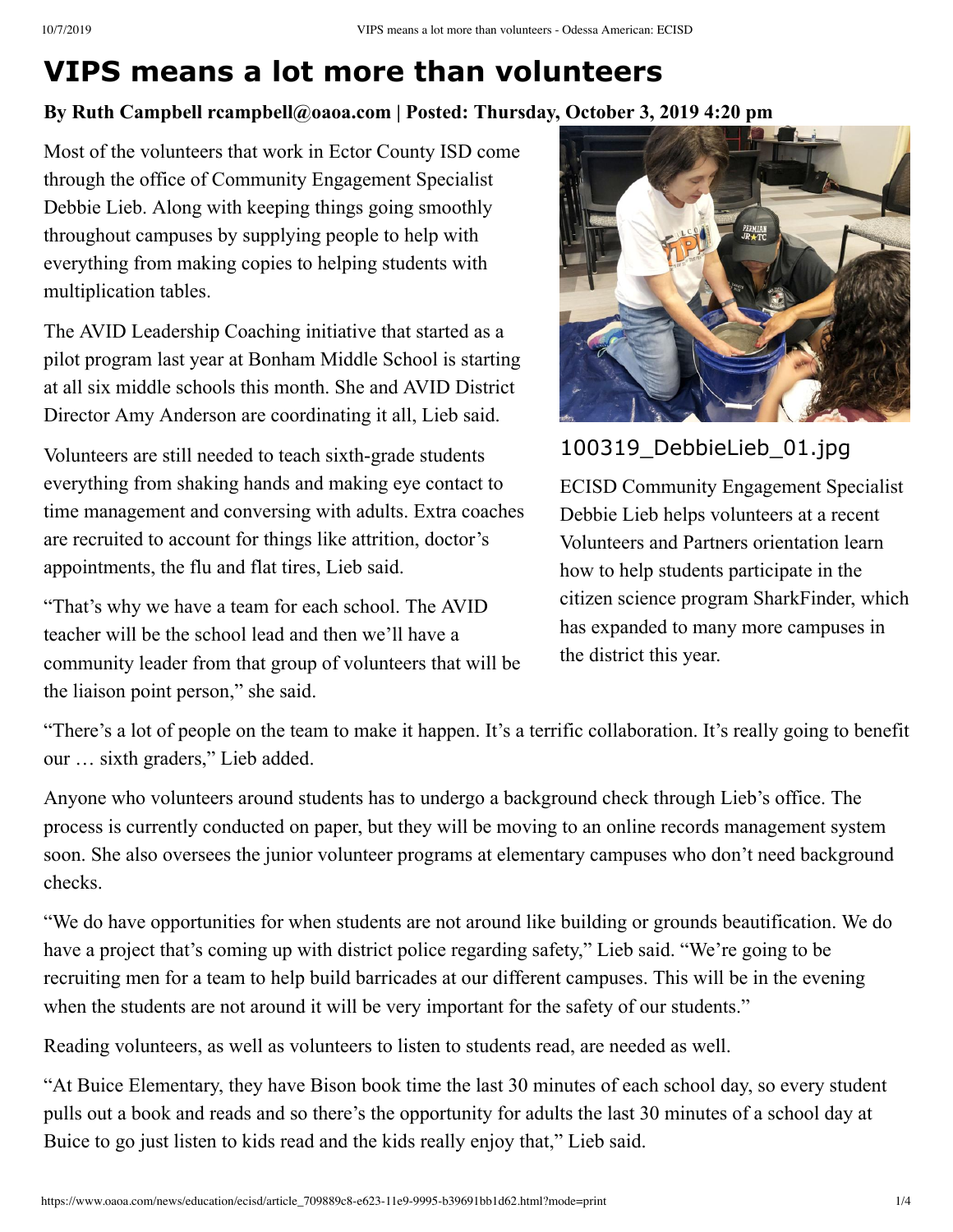The exercise helps students gain more confidence in their reading abilities.

"You don't have to be an educator to listen to kids read; just help them practice reading," Lieb said.

She added that if they need help pronouncing a word, or identifying the meaning, the volunteers can help.

"It's a lot of fun. There's a lot of ways to volunteer, whether it's a one-time special event or an ongoing commitment. … We have volunteers who go in and help students in small groups in a classroom, work on multiplication tables, or reinforcing other lessons that they've been learning in the classroom," Lieb said. "And they do it in a lot of different ways. One is they can do board games, which helps with reading and counting and following instructions. Some of the games the volunteers have designed and made. Some of them, the teachers have and some are just store- bought games, educational type games that they can learn."

Another way people can give of their time is through the ACCESS program where students can learn about careers from local professionals. Volunteers can participate in a live chat through FaceTime or Zoom (video conferencing), speak to a class in person or create a video that will be stored in a library of careers that all students have access to.

"Families can do career exploration together; students can. And it's a lot of fun, but it's also broadening our students' horizons to think about careers perhaps they've never considered before …," Lieb said.

There are volunteers who alter band uniforms and master gardeners who have started a junior master gardening program. There have been work days on Saturdays where a family works to beautify the grounds at a campus.

"Students are learning about taking care of our resources, as well as how to grow things, how to landscape, how to take care of plants. We have that at all grade levels," Lieb said.

Carver Early Education Center is continuing a parent leadership academy this year.

"It is very successful. We've had parents who have promoted up with their kids to elementary and they loved it so much they've asked, 'Can I come back?' and of course (Principal) Sherry Palmer said absolutely. There is limited space. You do have to RSVP, but that's empowering parents about learning how to be an advocate for their student, learning expectations, the academic expectations, being able to ask questions and understand where their student is academically, and their goals and collaborate with the teacher in establishing their students' goals and then how they can support them at home, whether it's reading or phonetics, or learning their numbers, sight words, colors, shapes," Lieb said. "It would be age appropriate whatever the student is working on."

Lieb noted that volunteers are always needed in the libraries with book fairs, open houses, registration, textbook distribution and other activities.

"There are also people who would come before work and help keep the parking lot safe as kids are dropped off just keep the line flowing and students help with that. Also, (in) the junior volunteer program we have students who volunteer at school and they do everything from recycling; junior master gardeners. They help with breakfast delivery and pickup. They'll help with the Food 2 Kids distribution, they do ... raising and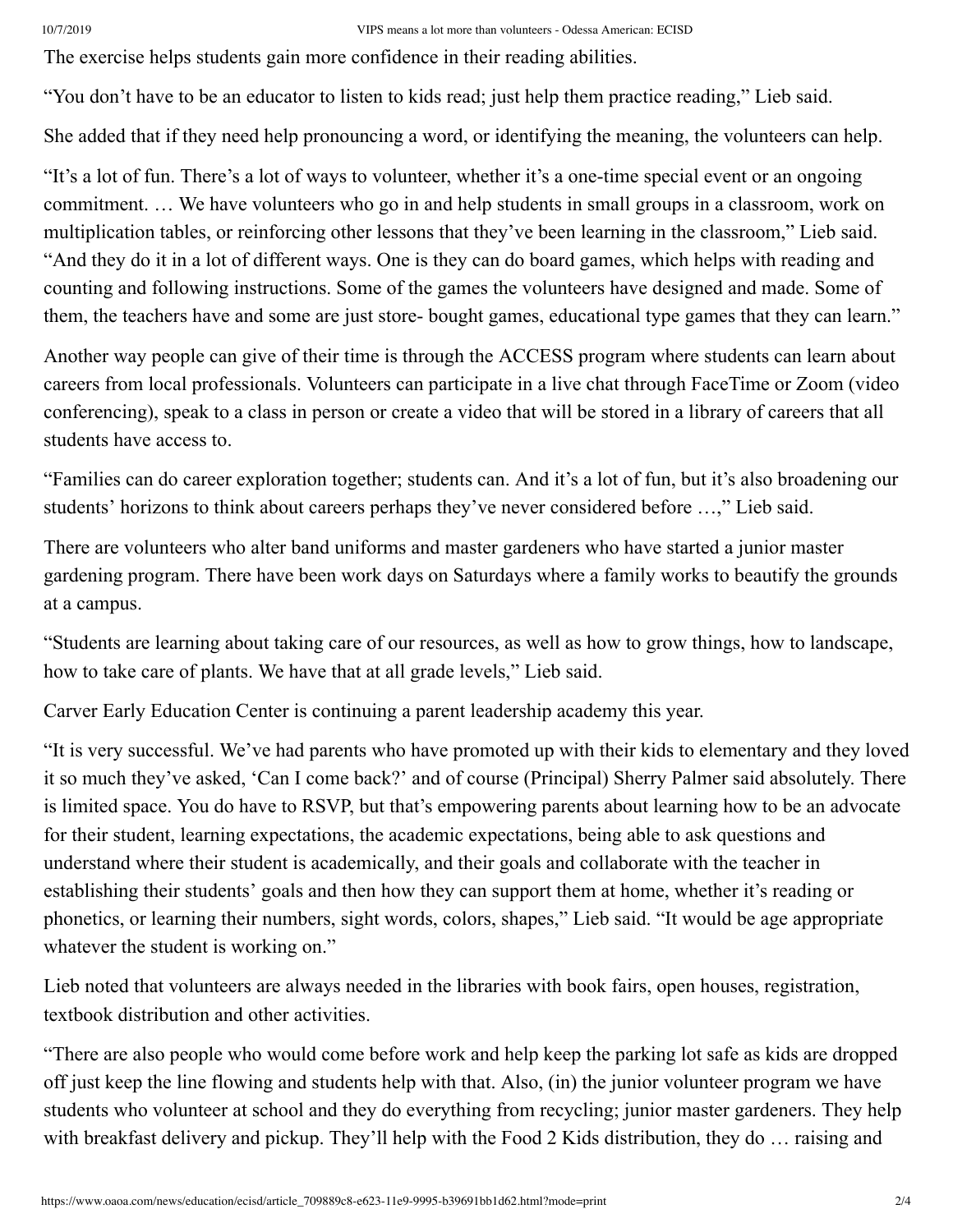lowering of the flags, morning announcements. They learn morning news — how to present. We have technology teams that set everything up before morning assemblies. …," Lieb said.

There are also students that set up science labs and help younger students with everything from science to reading.

Special teams were being recruited to help with the citizen science program SharkFinder that has expanded across the district this year.

Some 60 background checks a day are processed, but it takes several days to do.

"Each campus has their own junior volunteer program the principal helps determine what roles responsibilities they'll have …," Lieb said.

Students have to meet certain grade requirements, no referrals, good attendance and punctuality.

"If a student's grades slip in something, or perhaps they were tardy, then they can lose the privilege of being a junior volunteer. But they can regain the privilege once they make improvements, whether it's attendance, punctuality or grades," Lieb said.

Asked if this prompts students to think their peers are teacher's pets, Lieb said students love helping out and serving.

"We will have students who will be bus buddies, helping younger students get from the bus into the classroom; get on the right bus when they're leaving. Our students look after each other," Lieb said. "Everyone looks up to the older students and they can't wait to be big enough to be like that. They look at them as positive role models. The younger ones think it's way cool that older ones would help them and they like to help each other."

Lieb's office also is responsible for Texas Scholars.

"I serve as liaison for the district on the Texas Scholar advisory board, which is a collaboration with the chamber and our business community, as well as our nonprofits. We encourage our ninth through 12th grade students to be engaged in our community by serving and for multiple reasons: one is to develop personal civic awareness. It takes all of us to help each other to make this a good community in which to live, so we want to develop volunteerism in them so wherever they live throughout their lifetime that they will be engaged and be involved," Lieb said.

Texas Scholars also is another chance for career exploration. There is an approved list of agencies students can volunteer for.

"We also have a strong collaboration with Keep Odessa Beautiful. Our students will help keep their school clean and when we have the city wide days. Not only will they clean around their campus, they'll go to the perimeter around in the neighborhoods around their campus like two blocks away or whatever is determined by the number of adults that can help supervise the kids," Lieb said.

Students also help out at the West Texas Food Bank, Food 2 Kids, which provides youngsters with ready-toeat foods on the weekends, and the HEB Feast of Sharing.